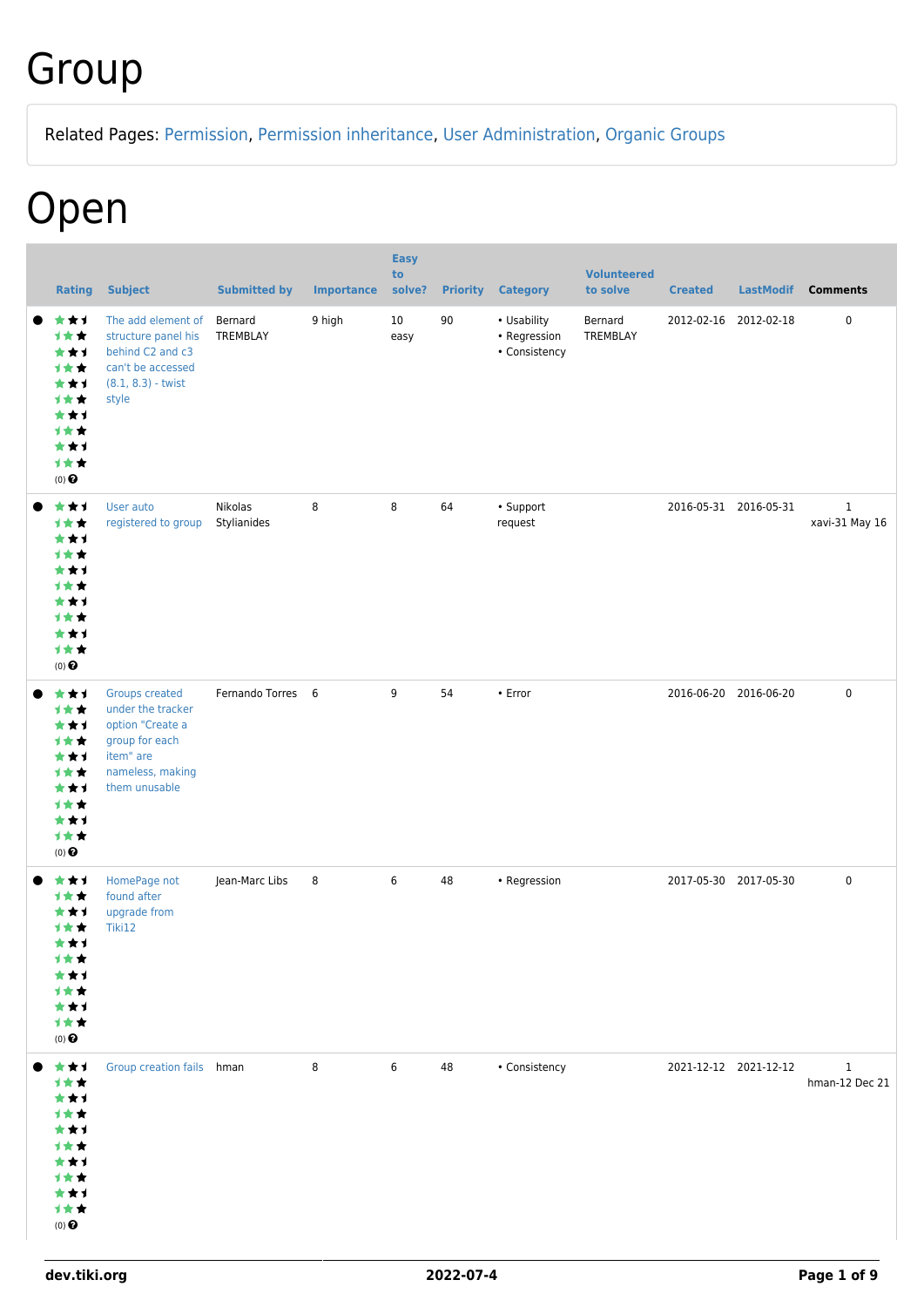| <b>Rating</b>                                                                                   | <b>Subject</b>                                                                                               | <b>Submitted by</b>     | <b>Importance</b> | <b>Easy</b><br>to<br>solve? |    | <b>Priority Category</b>            | <b>Volunteered</b><br>to solve | <b>Created</b>        | LastModif | <b>Comments</b>                             |
|-------------------------------------------------------------------------------------------------|--------------------------------------------------------------------------------------------------------------|-------------------------|-------------------|-----------------------------|----|-------------------------------------|--------------------------------|-----------------------|-----------|---------------------------------------------|
| ***<br>计女女<br>***<br>1★★<br>***<br>计女女<br>***<br>1女女<br>***<br>计女女<br>$(0)$<br>$\pmb{\Theta}$   | When editing<br>permissions on<br>categories for a<br>single group, all<br>permissions are<br>shown as empty | mnl                     | 9 high            |                             | 45 | $\cdot$ Error                       |                                | 2010-02-23 2010-02-23 |           | 0                                           |
| ***<br>计女女<br>***<br>计女女<br>***<br>计女女<br>***<br>计女女<br>***<br>计女女<br>$(0)$<br>$\pmb{\Theta}$   | Pagetop Module<br>w/o Group Kills Tiki                                                                       | Scott M. Sanders 9 high |                   |                             | 45 | $\cdot$ Error                       |                                | 2011-06-28 2012-01-26 |           | $\pmb{0}$                                   |
| ***<br>计女女<br>***<br>1女女<br>***<br>计女女<br>***<br>计女女<br>***<br>计女女<br>$(1)$ $\odot$             | A non admin user<br>can not self<br>manage their own<br>group                                                | tpinet                  | 9 high            |                             | 45 | • Usability<br>• Feature<br>request |                                | 2011-07-07 2012-03-13 |           | $\overline{2}$<br>marclaporte-13<br>Mar 12  |
| ***<br>计女女<br>***<br>计女女<br>***<br>计女女<br>* * 1<br>计女女<br>***<br>计女女<br>$(0)$<br>$\pmb{\Theta}$ | Roles and<br><b>Permissions</b>                                                                              | Torsten<br>Fabricius    | 9                 | 5                           | 45 | • Feature<br>request                |                                | 2018-01-08 2018-08-22 |           | $\pmb{0}$                                   |
| ***<br>1★★<br>***<br>计女女<br>***<br>计女女<br>***<br>计女女<br>***<br>计女女<br>$(1)$<br>$\pmb{\Theta}$   | 19.x: A Group<br>assignment to<br>many users is lost<br>repeatedly under<br>unknown<br>conditions            | Xavier de Pedro 9       |                   | 5                           | 45 | • Regression<br>$\cdot$ Bug         |                                | 2018-11-22 2018-11-22 |           | $\overline{2}$<br>montefuscolo-24<br>Jan 19 |
| ***<br>计女女<br>***<br>计女女<br>***<br>计女女<br>***<br>计女女<br>***<br>计女女<br>$(0)$<br>$\pmb{\Theta}$   | Impossible to add<br>user groups                                                                             | hman                    | 9                 | 5                           | 45 | $\cdot$ Bug                         |                                | 2022-01-08 2022-01-08 |           | $\overline{2}$<br>marclaporte-09<br>Jan 22  |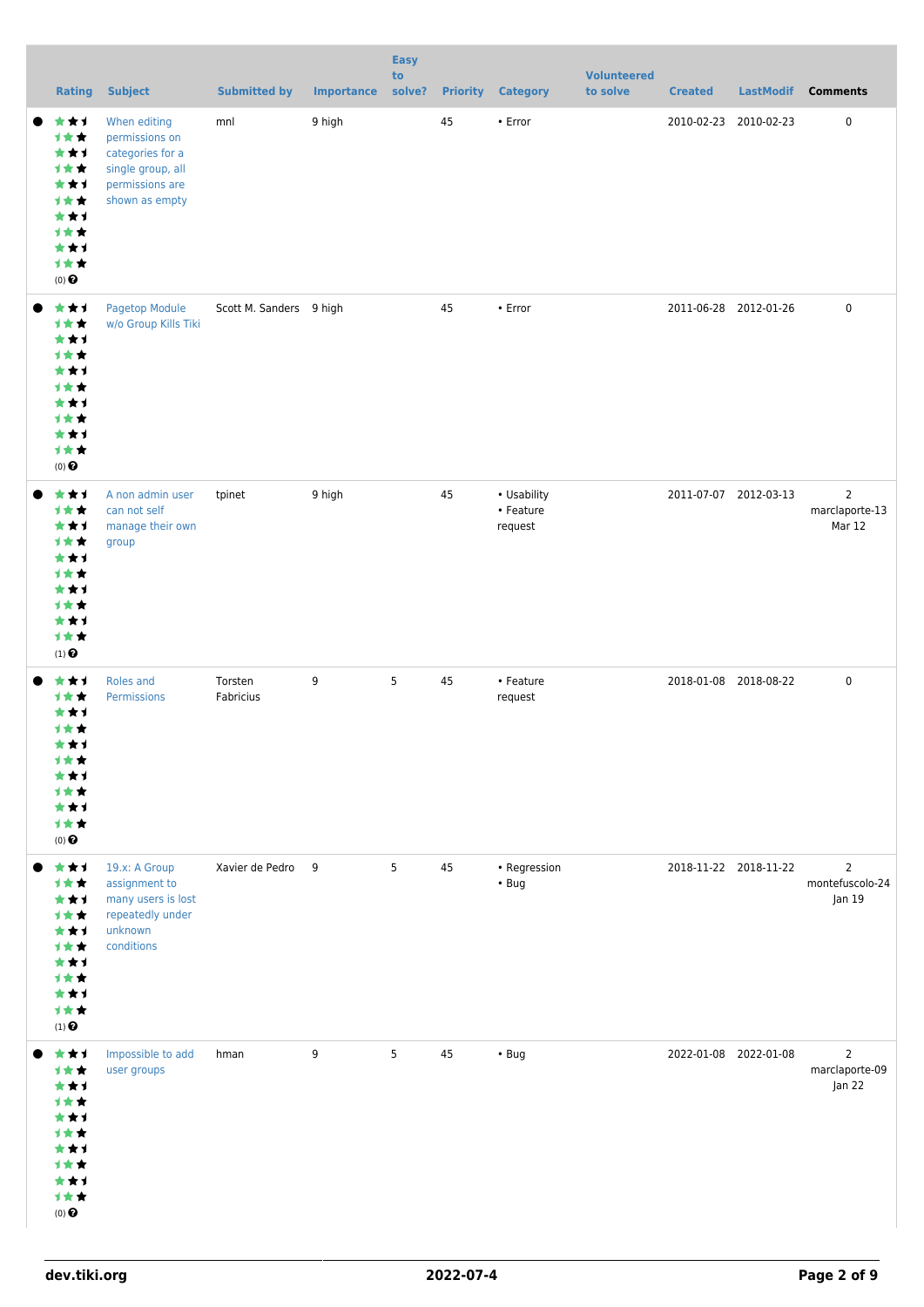| <b>Rating</b>                                                                          | <b>Subject</b>                                                                                                                    | <b>Submitted by</b> | <b>Importance</b> | <b>Easy</b><br>to<br>solve? | <b>Priority</b> | <b>Category</b>                                                                       | <b>Volunteered</b><br>to solve | <b>Created</b>        | <b>LastModif</b>      | <b>Comments</b>                          |
|----------------------------------------------------------------------------------------|-----------------------------------------------------------------------------------------------------------------------------------|---------------------|-------------------|-----------------------------|-----------------|---------------------------------------------------------------------------------------|--------------------------------|-----------------------|-----------------------|------------------------------------------|
| ***<br>1★★<br>***<br>1★★<br>***<br>计女女<br>***<br>计女女<br>***<br>计女女<br>$(0)$ $\odot$    | <b>Groups: Users</b><br>cannot be added                                                                                           | hman                | $\overline{7}$    | 6                           | 42              | $\cdot$ Bug                                                                           |                                |                       | 2021-12-12 2021-12-12 | $\overline{4}$<br>hman-13 Dec 21         |
| ***<br>1★★<br>***<br>1★★<br>***<br>1★★<br>***<br>1★★<br>***<br>1★★<br>$(0)$ $\odot$    | <b>Better/Easier</b><br>reporting of<br>item/object<br>permissions which<br>override category<br>and group<br>permissions         | Jean-Marc Libs      | 8                 |                             | 40              | • Feature<br>request                                                                  |                                |                       | 2008-11-13 2012-04-20 | $\mathbf{1}$<br>marclaporte-18<br>Apr 12 |
| ***<br>1★★<br>***<br>1★★<br>***<br>计女女<br>***<br>1★★<br>***<br>计女女<br>$(0)$ $\odot$    | RFE: admin<br>interface 4<br>template message<br>emailed to new<br>users to a group<br>(registered, or<br>others)                 | Xavier de Pedro     | 8                 |                             | 40              | • Feature<br>request<br>• Community<br>projects<br>• Dogfood on<br>a *.tiki.org site  |                                |                       | 2009-03-28 2011-10-03 | 2<br>xavi-30 Mar 09                      |
| ***<br>1★★<br>***<br>1★★<br>***<br>计女女<br>***<br>1★★<br>***<br>计女女<br>$(0)$ $\bigodot$ | Admin>Login>User Xavier de Pedro<br>defaults or<br>Admin>Groups:<br>Ability to Subscribe<br>new users to<br>specific Tiki objects |                     | $\overline{7}$    | 5                           | 35              | • Usability<br>• Feature<br>request<br>• Dogfood on<br>a *.tiki.org site              |                                | 2008-04-25 2014-09-21 |                       | 3<br>xavi-22 Nov 13                      |
| ***<br>计女女<br>***<br>1★★<br>***<br>计女女<br>***<br>计女女<br>***<br>计女女<br>$(0)$ $\bigodot$ | Assign theme to<br>group doesn't work Cunningham-Lee                                                                              | Gary                | $\overline{7}$    |                             | 35              | • Usability                                                                           |                                | 2010-09-08 2010-09-08 |                       | 0                                        |
| ★★↑<br>1★★<br>***<br>1★★<br>***<br>计女女<br>***<br>计女女<br>***<br>计女女<br>$(0)$ $\odot$    | Group home pages<br>do not work under<br>sefurl                                                                                   | Gergely             | $\overline{7}$    |                             | 35              | • Usability<br>• Conflict of<br>two features<br>(each works<br>well<br>independently) |                                | 2011-01-27 2011-01-29 |                       | 1<br>Chealer9-16 Feb<br>11               |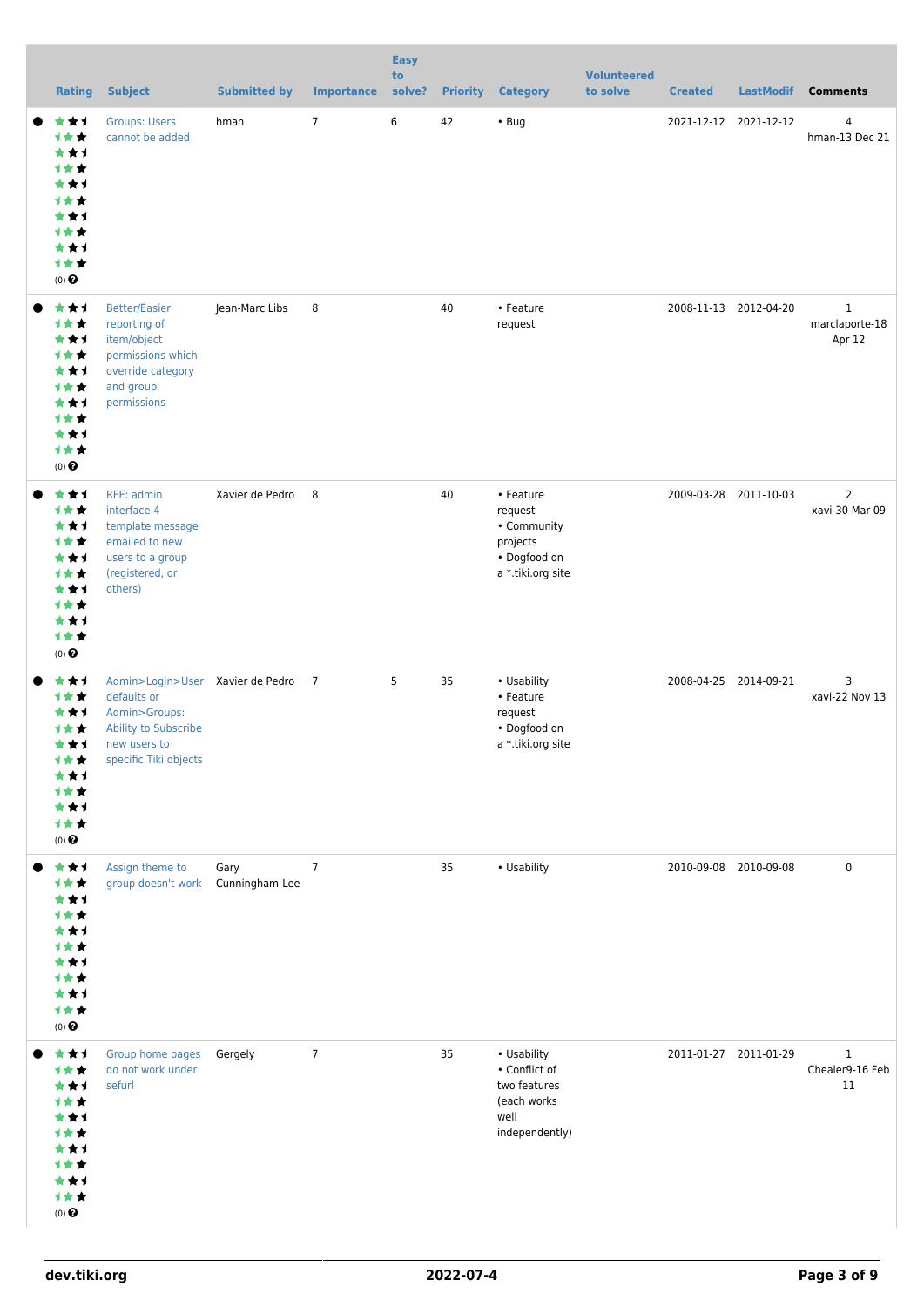| Rating                                                                                                    | <b>Subject</b>                                                                                  | <b>Submitted by</b>               | <b>Importance</b> | <b>Easy</b><br>to<br>solve? | <b>Priority</b> | <b>Category</b>                                                     | <b>Volunteered</b><br>to solve | <b>Created</b>        | <b>LastModif</b> | <b>Comments</b>                                         |
|-----------------------------------------------------------------------------------------------------------|-------------------------------------------------------------------------------------------------|-----------------------------------|-------------------|-----------------------------|-----------------|---------------------------------------------------------------------|--------------------------------|-----------------------|------------------|---------------------------------------------------------|
| ***<br>***<br>***<br>***<br>***<br>***<br>***<br><b>1**</b><br>***<br>1★★<br>$(0)$ $\odot$                | notgroups param<br>for modules                                                                  | Marc Laporte                      | $7^{\circ}$       | 5                           | 35              | • Feature<br>request                                                |                                | 2012-02-25 2013-10-28 |                  | $\pmb{0}$                                               |
| ***<br>***<br>***<br>***<br>***<br>***<br>***<br>***<br>***<br>计女女<br>$(0)$ $\odot$                       | Group members<br>are not displayed                                                              | Mike Finko                        | $\overline{7}$    |                             | 35              | • Regression                                                        |                                | 2019-09-29 2019-09-29 |                  | $\mathbf 0$                                             |
| ***<br>1**<br>***<br>计女女<br>***<br>***<br>***<br>***<br>***<br>计女女<br>$(1)$ <sup><math>\odot</math></sup> | Admin groups, UI;<br>Action (wrench)<br>menu doesn't close<br>and overlaps the<br>submit button | Bernard Sfez /<br>Tiki Specialist | 5                 | $\overline{7}$              | 35              | • Regression<br>• Developer<br>Training<br>• Easy for<br>Newbie Dev |                                | 2022-01-31 2022-04-25 |                  | $\overline{3}$<br>John Santos<br>Ndiwayesu-22<br>Feb 22 |

« 1 (current) [2](https://dev.tiki.org/tiki-print.php?page=Group&tr_offset1=20) [3](https://dev.tiki.org/tiki-print.php?page=Group&tr_offset1=40) [»](https://dev.tiki.org/tiki-print.php?page=Group&tr_offset1=20)

# Pending

|              | Rating                                                                                | <b>Subject</b>                                               | <b>Submitted</b><br>by | <b>Importance</b> | <b>Easy</b><br>to<br>solve? | <b>Priority</b> | <b>Category</b>                                                         | <b>Volunteered</b><br>to solve | <b>Created</b> | <b>LastModif</b> | <b>Comments</b>            |
|--------------|---------------------------------------------------------------------------------------|--------------------------------------------------------------|------------------------|-------------------|-----------------------------|-----------------|-------------------------------------------------------------------------|--------------------------------|----------------|------------------|----------------------------|
| $\mathbf{0}$ | * * 1<br>计女女<br>***<br>计女女<br>***<br>1★★<br>***<br>计女女<br>***<br>计女女<br>$(0)$ $\odot$ | Checkbox in tiki-<br>admin.php?page=login<br>always checked. | wikiman                | 6                 | 8                           | 48              | • Error<br>$\bullet$<br>Consistency<br>• Less than<br>30-minutes<br>fix |                                | 2009-06-22     | 2010-01-17       | 1<br>Chealer9-17 Jan<br>10 |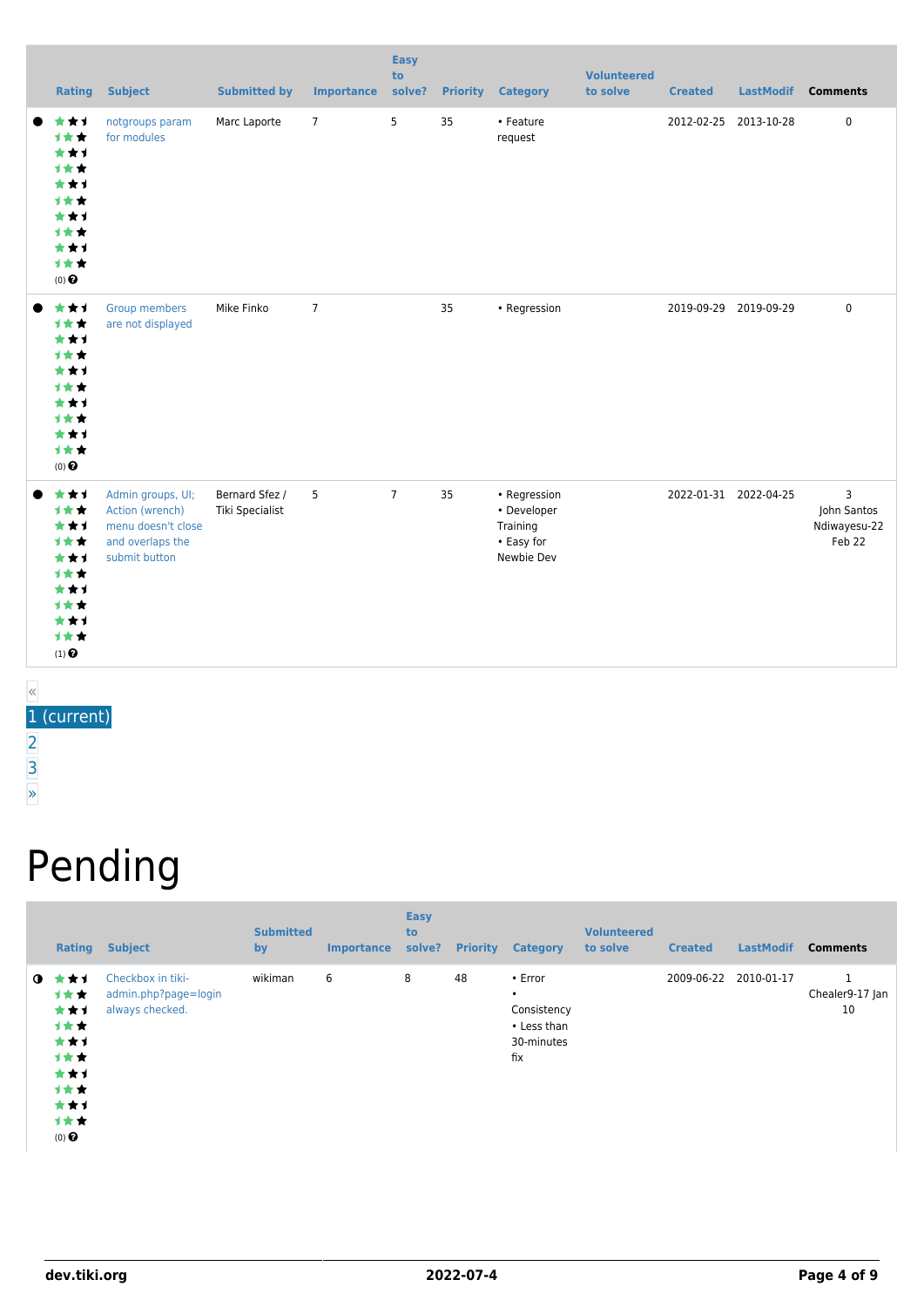|           | <b>Rating</b>                                                                                                                             | <b>Subject</b>                                                                                              | <b>Submitted</b><br>by               | <b>Importance</b> | <b>Easy</b><br>to<br>solve? | <b>Priority</b> | <b>Category</b>                                                           | <b>Volunteered</b><br>to solve | <b>Created</b> | <b>LastModif</b>      | <b>Comments</b>                          |
|-----------|-------------------------------------------------------------------------------------------------------------------------------------------|-------------------------------------------------------------------------------------------------------------|--------------------------------------|-------------------|-----------------------------|-----------------|---------------------------------------------------------------------------|--------------------------------|----------------|-----------------------|------------------------------------------|
|           | $0 \star \star \star$<br>1★★<br>***<br><b>1**</b><br>***<br>计女女<br>***<br><b>1**</b><br>***<br>计女女<br>$(1)$ <sup><math>\odot</math></sup> | Template groups: Fix or<br>make optional                                                                    | Xavier de<br>Pedro                   | 9                 | 4                           | 36              | • Error<br>$\bullet$<br>Regression<br>• Release<br>Blocker<br>$\cdot$ Bug | Jonny Bradley                  |                | 2020-03-20 2020-05-14 | 1<br>jonnybradley-21<br>Mar 20           |
|           | $0 \star \star \star$<br>1★★<br>***<br><b>1**</b><br>***<br><b>1**</b><br>***<br>计女女<br>***<br>1★★<br>$(0)$ $\odot$                       | When creating a page,<br>how to inherit permissions<br>from source page?                                    | Marc<br>Laporte                      | $\overline{7}$    |                             | 35              | • Feature<br>request                                                      |                                |                | 2008-11-08 2008-11-08 | 1<br>ChadDa3mon-14<br>Apr 09             |
|           | $0$ $\star\star\star$<br>1★★<br>***<br>计女女<br>***<br><b>1**</b><br>***<br><b>1**</b><br>***<br>1★★<br>$(0)$ $\odot$                       | 1-click access to be able<br>to do certain actions (view<br>a page, edit a page, edit<br>user tracker, etc) | Marc<br>Laporte                      | 6                 |                             | 30              | • Feature<br>request                                                      |                                |                | 2008-02-26 2010-02-28 | $\mathbf{1}$<br>marclaporte-15<br>Jan 10 |
| $\bullet$ | ***<br>1★★<br>***<br>计女女<br>***<br>计女女<br>***<br>1★★<br>***<br>计女女<br>$(0)$ $\odot$                                                       | Extend the "user can<br>select group at<br>registration" feature                                            | Rick Sapir /<br>Tiki for<br>Smarties | 5                 |                             | 25              | • Feature<br>request                                                      |                                |                | 2008-11-24 2008-11-24 | $\pmb{0}$                                |

#### Closed

|           | Rating                                                                              | <b>Subject</b>                             | <b>Submitted</b><br>by | <b>Importance</b> | <b>Easy</b><br>to<br>solve? | <b>Priority</b> | <b>Category</b> | <b>Volunteered</b><br>to solve | <b>Created</b> | <b>LastModif</b> | <b>Comments</b>           |
|-----------|-------------------------------------------------------------------------------------|--------------------------------------------|------------------------|-------------------|-----------------------------|-----------------|-----------------|--------------------------------|----------------|------------------|---------------------------|
| $\bullet$ | ***<br>1★★<br>***<br>计女女<br>***<br>计女女<br>***<br>计女女<br>***<br>计女女<br>$(0)$ $\odot$ | <b>LDAP Group Sync in</b><br>Tiki-9 Broken | jcarter                | 9                 | 10<br>easy                  | 90              | $\cdot$ Error   |                                | 2012-08-27     | 2013-12-09       | 2<br>jcarter-09 Dec<br>13 |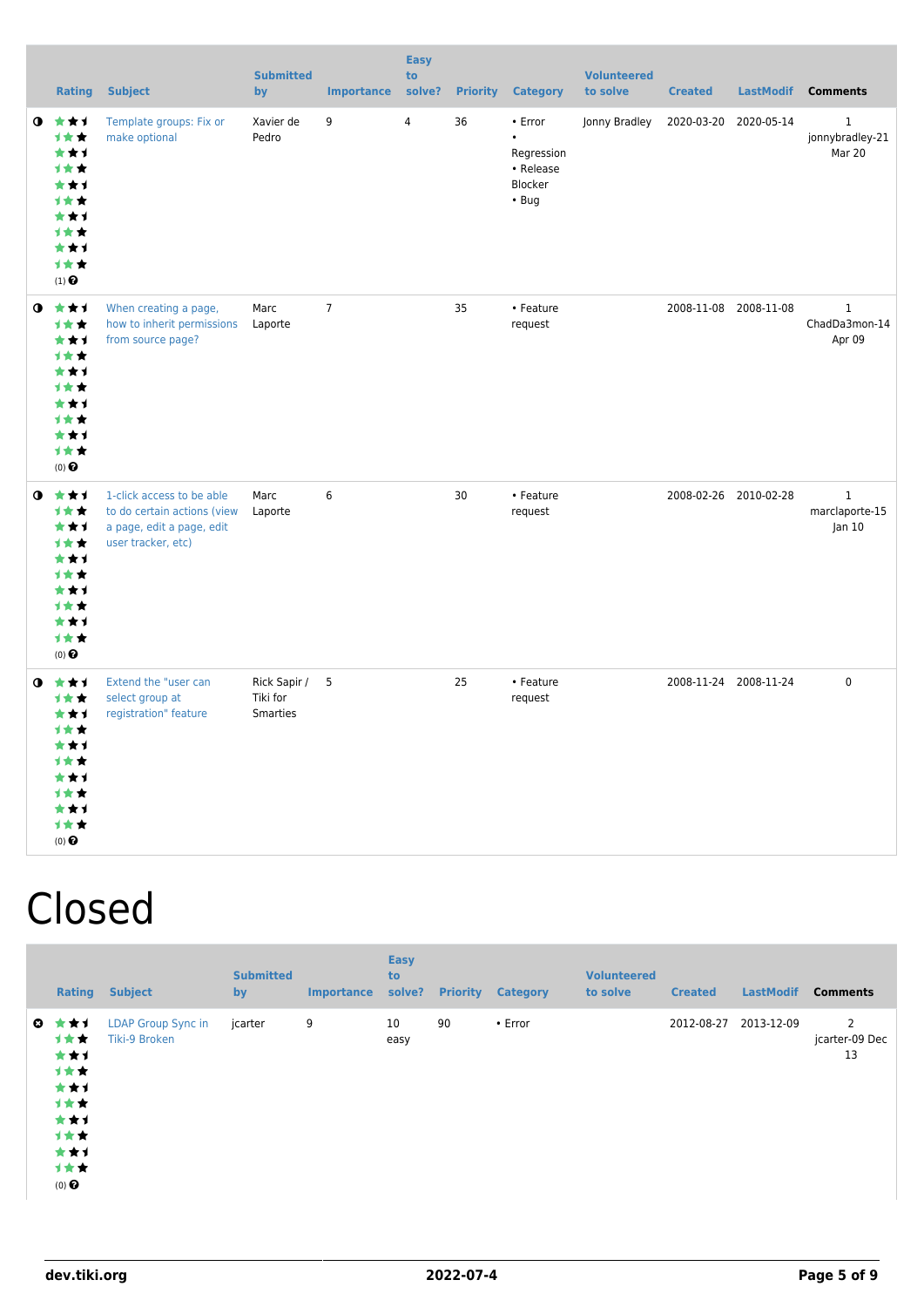|    | <b>Rating</b>                                                                                                   | <b>Subject</b>                                                                                                                                                                                    | <b>Submitted</b><br>by | <b>Importance</b> | <b>Easy</b><br>to<br>solve? | <b>Priority</b> | <b>Category</b>                                                                                          | <b>Volunteered</b><br>to solve | <b>Created</b>        | <b>LastModif</b>      | <b>Comments</b>           |
|----|-----------------------------------------------------------------------------------------------------------------|---------------------------------------------------------------------------------------------------------------------------------------------------------------------------------------------------|------------------------|-------------------|-----------------------------|-----------------|----------------------------------------------------------------------------------------------------------|--------------------------------|-----------------------|-----------------------|---------------------------|
| O  | ***<br>1★★<br>***<br><b>1**</b><br>***<br><b>1**</b><br>***<br><b>1**</b><br>***<br>1★★<br>$(0)$ $\odot$        | admin user loses<br>admin rights after<br>creating a user                                                                                                                                         | Marc<br>Laporte        | 10 high           | 8                           | 80              | • Release<br>Blocker                                                                                     |                                |                       | 2013-06-17 2013-06-17 | $\pmb{0}$                 |
| ◎  | ***<br>计女女<br>★★1<br><b>1**</b><br>***<br><b>1**</b><br>***<br><b>1**</b><br>***<br><b>1**</b><br>$(0)$ $\odot$ | admin user +<br>anonymous &<br>registered groups<br><b>NOT DELETABLE nor</b><br><b>CHANGEABLE</b>                                                                                                 | Xavier de<br>Pedro     | 9 high            | 8                           | 72              | • Usability<br>• Less than<br>30-minutes fix                                                             |                                |                       | 2007-06-12 2011-10-09 | 3<br>eromneg-20<br>Sep 07 |
| O  | ***<br>1★★<br>***<br><b>1**</b><br>***<br>1★★<br>***<br>计女女<br>***<br>1★★<br>$(0)$ $\odot$                      | 12.x: set group<br>expiration date at<br>users_usergroups<br>table when user<br>selects the group at<br>registration time OR<br>through<br>PluginSubscribeGroup<br>OR through<br>PluginMemberlist | Xavier de<br>Pedro     | 8                 | 8                           | 64              | $\cdot$ Error<br>• Consistency<br>• Conflict of<br>two features<br>(each works<br>well<br>independently) |                                |                       | 2016-05-26 2017-06-18 | $\pmb{0}$                 |
| O. | 大大士<br>1 * *<br>***<br>计女女<br>***<br>1 * *<br>★★1<br>计女女<br>***<br>计女女<br>$(0)$ $\odot$                         | group expiry option<br>"anniversary" brakes<br>site                                                                                                                                               | Torsten<br>Fabricius   | 9                 | $\overline{7}$              | 63              | • Regression                                                                                             |                                | 2016-03-18 2017-06-18 |                       | 2<br>Torsten-18 Mar<br>16 |
|    | ◎ ★★1<br>1★★<br>***<br>计女女<br>***<br>计女女<br>***<br>计女女<br>***<br>计女女<br>$(0)$ $\odot$                           | Logout script with<br>home redirect<br>problem                                                                                                                                                    | mealstrom              | 6                 | 10<br>easy                  | 60              | • Error<br>$\bullet$ Patch<br>• Less than<br>30-minutes fix                                              |                                | 2013-02-26 2013-02-26 |                       | $\pmb{0}$                 |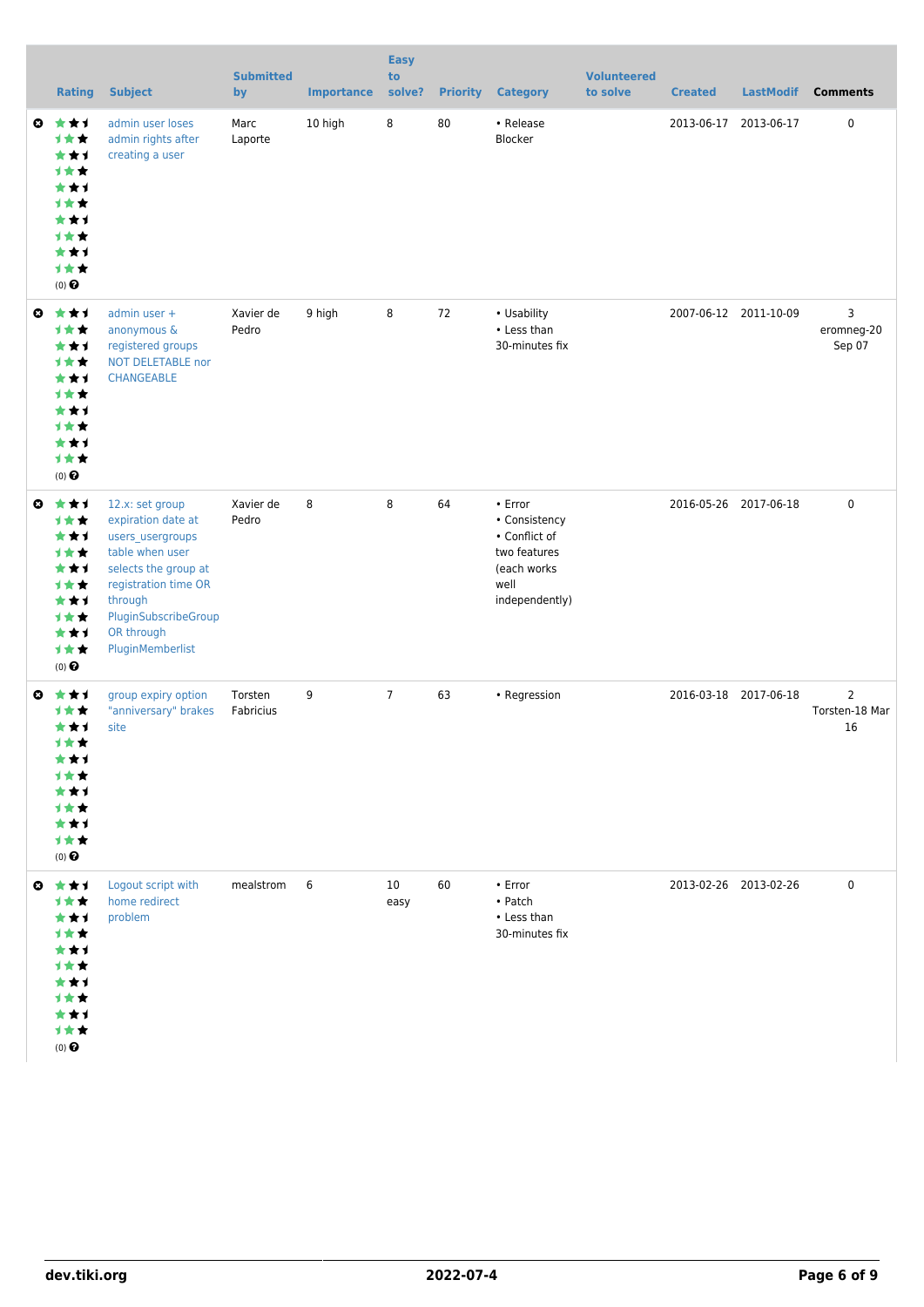|                       | <b>Rating</b>                                                                                                   | <b>Subject</b>                                                                                                    | <b>Submitted</b><br>by               | <b>Importance</b> | <b>Easy</b><br>to<br>solve? | <b>Priority</b> | <b>Category</b>                                                                      | <b>Volunteered</b><br>to solve | <b>Created</b>        | <b>LastModif</b> | <b>Comments</b>                          |
|-----------------------|-----------------------------------------------------------------------------------------------------------------|-------------------------------------------------------------------------------------------------------------------|--------------------------------------|-------------------|-----------------------------|-----------------|--------------------------------------------------------------------------------------|--------------------------------|-----------------------|------------------|------------------------------------------|
| ◎                     | ***<br>1★★<br>***<br><b>1**</b><br>***<br>1★★<br>***<br>计女女<br>***<br>1★★<br>$(0)$ $\odot$                      | <b>WYSIWYCA for all</b><br>permissions :<br>feature_check in<br>Table:<br>users_permissions                       | Marc<br>Laporte                      | 9 high            |                             | 45              | • Feature<br>request                                                                 | Marc Laporte                   | 2008-10-18 2011-02-08 |                  | $\mathbf{1}$<br>marclaporte-11<br>Sep 10 |
| $\boldsymbol{\omega}$ | ***<br>计女女<br>***<br>1★★<br>***<br>计女女<br>***<br>1★★<br>***<br>1★★<br>$(0)$ $\odot$                             | Allow a user role or<br>group to<br>automatically<br>generate a personal<br>page, an image<br>gallery, a weblog a | dweade                               | 9 high            |                             | 45              | • Feature<br>request                                                                 | Louis-Philippe<br>Huberdeau    | 2008-11-06 2010-02-06 |                  | 2<br>marclaporte-06<br>Feb 10            |
| O                     | ***<br><b>1**</b><br>***<br><b>1**</b><br>***<br><b>1**</b><br>***<br><b>1**</b><br>***<br>1**<br>$(0)$ $\odot$ | Change group view                                                                                                 | Jean-Marc<br>Libs                    | 9 high            |                             | 45              | • Feature<br>request                                                                 | Jean-Marc<br>Libs              | 2008-11-13 2010-02-24 |                  | $\pmb{0}$                                |
| O                     | ***<br><b>1★★</b><br>***<br>计女女<br>***<br><b>1**</b><br>★★1<br>计女女<br>***<br>计女女<br>$(0)$ $\odot$               | chosenGroup<br>parameter is not<br>applied when using a<br>tracker plugin to<br>register                          | Bernard<br>Sfez / Tiki<br>Specialist | $\overline{7}$    | 6                           | 42              | • Error                                                                              |                                | 2021-12-16 2022-01-15 |                  | 5<br>Bsfez-15 Jan<br>22                  |
| ◎                     | ***<br>1★★<br>***<br>计女女<br>***<br>计女女<br>***<br><b>1**</b><br>***<br>1★★<br>$(0)$ $\bigodot$                   | Workspaces: add to<br>main Tiki code base                                                                         | Marc<br>Laporte                      | 8                 |                             | 40              | • Feature<br>request<br>• Community<br>projects<br>• Dogfood on<br>a *.tiki.org site | Louis-Philippe<br>Huberdeau    | 2008-06-03 2013-06-05 |                  | $\pmb{0}$                                |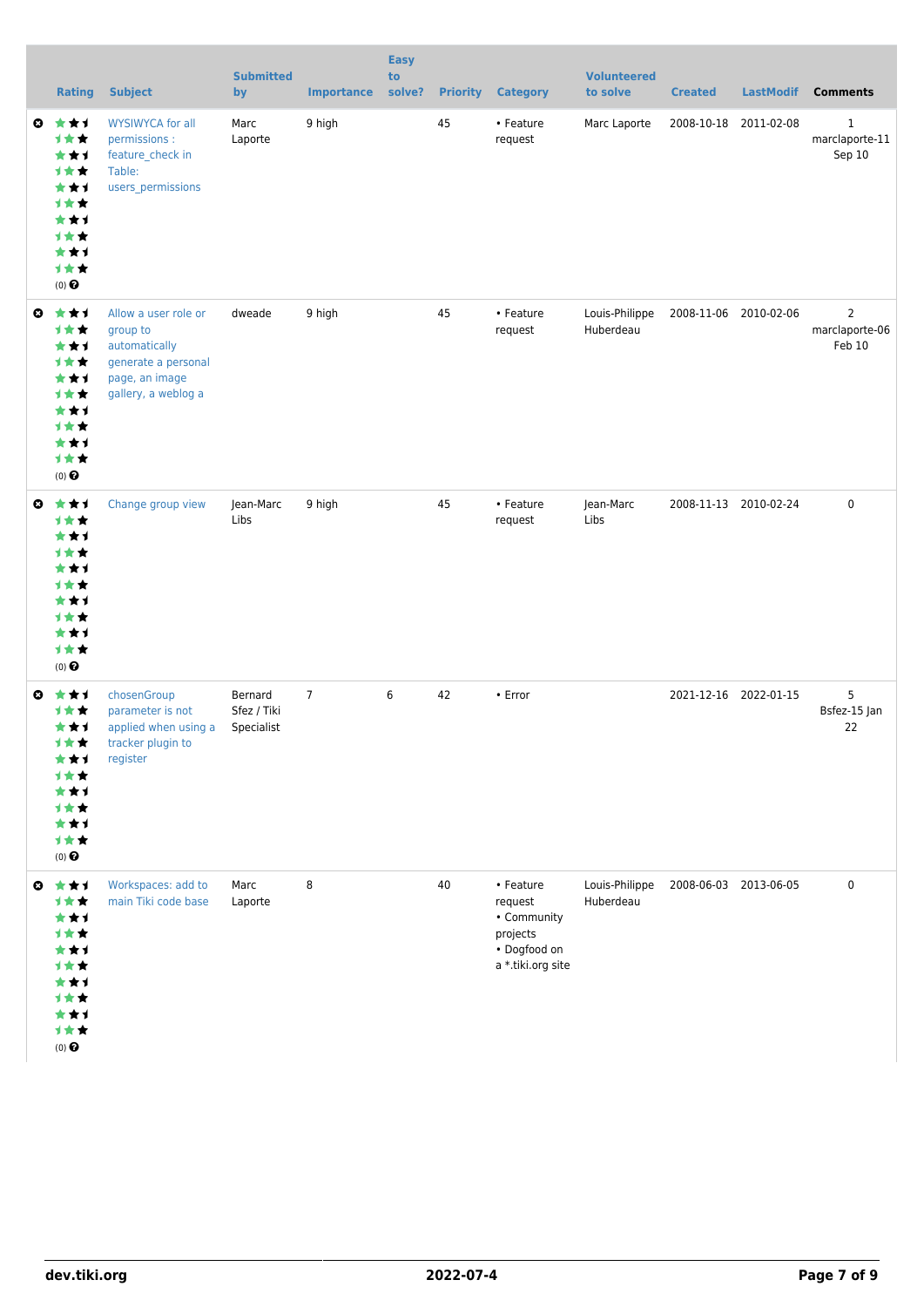|           | <b>Rating</b>                                                                                                       | <b>Subject</b>                                                            | <b>Submitted</b><br>by               | <b>Importance</b> | <b>Easy</b><br>to<br>solve? |    | <b>Priority Category</b>                                     | <b>Volunteered</b><br>to solve | <b>Created</b>        | <b>LastModif</b>      | <b>Comments</b>                         |
|-----------|---------------------------------------------------------------------------------------------------------------------|---------------------------------------------------------------------------|--------------------------------------|-------------------|-----------------------------|----|--------------------------------------------------------------|--------------------------------|-----------------------|-----------------------|-----------------------------------------|
|           | $0$ $\star$ $\star$ $1$<br>***<br>***<br>计女女<br>***<br>计女女<br>***<br>1★★<br>***<br>计女女<br>$(0)$ $\Theta$            | Group inheritance of<br>permissions broken                                | Philippe<br>Cloutier                 | 8                 |                             | 40 |                                                              |                                |                       | 2011-03-02 2011-03-06 | $\mathbf{1}$<br>mrisch-06 Mar<br>$11\,$ |
|           | $0$ $\star$ $\star$ $\star$<br>计女女<br>***<br>计女女<br>***<br><b>1**</b><br>***<br>计女女<br>***<br>计女女<br>$(0)$ $\Theta$ | Wrong error message<br>on Group creation                                  | Bernard<br>Sfez / Tiki<br>Specialist | 8                 | 5                           | 40 | • Usability<br>• Regression                                  |                                | 2018-01-18 2018-01-19 |                       | $\mathbf{1}$<br>Bsfez-19 Jan<br>18      |
| $\bullet$ | ***<br>计女女<br>***<br>计女女<br>***<br>计女女<br>***<br>1★★<br>***<br>计女女<br>$(0)$ $\bigodot$                              | Add a group filter on<br>admin users page.                                | Marc<br>Laporte                      | 8                 |                             | 40 | • Feature<br>request                                         | luciash d'<br>being []         |                       | 2007-01-05 2010-01-14 | $\pmb{0}$                               |
| ◎         | 女女士<br>计女女<br>***<br>计女女<br>***<br>1★★<br>***<br>计女女<br>***<br>计女女<br>$(0)$ $\bigodot$                              | Dogfood user<br>trackers and group<br>subscribe plugin on<br>tikiwiki.org | Marc<br>Laporte                      | $7\phantom{.0}$   |                             | 35 | • Community<br>projects<br>• Dogfood on<br>a *.tiki.org site |                                | 2008-06-01 2009-09-21 |                       | $\pmb{0}$                               |
|           | ◎ ★★1<br>计女女<br>***<br>计女女<br>***<br>计女女<br>***<br>计女女<br>***<br>计女女<br>$(0)$ $\odot$                               | Error creating group                                                      | crisse                               | $\overline{7}$    |                             | 35 | $\bullet$ Error                                              |                                |                       | 2009-04-28 2009-06-10 | 3<br>ylavi-10 Jun 09                    |